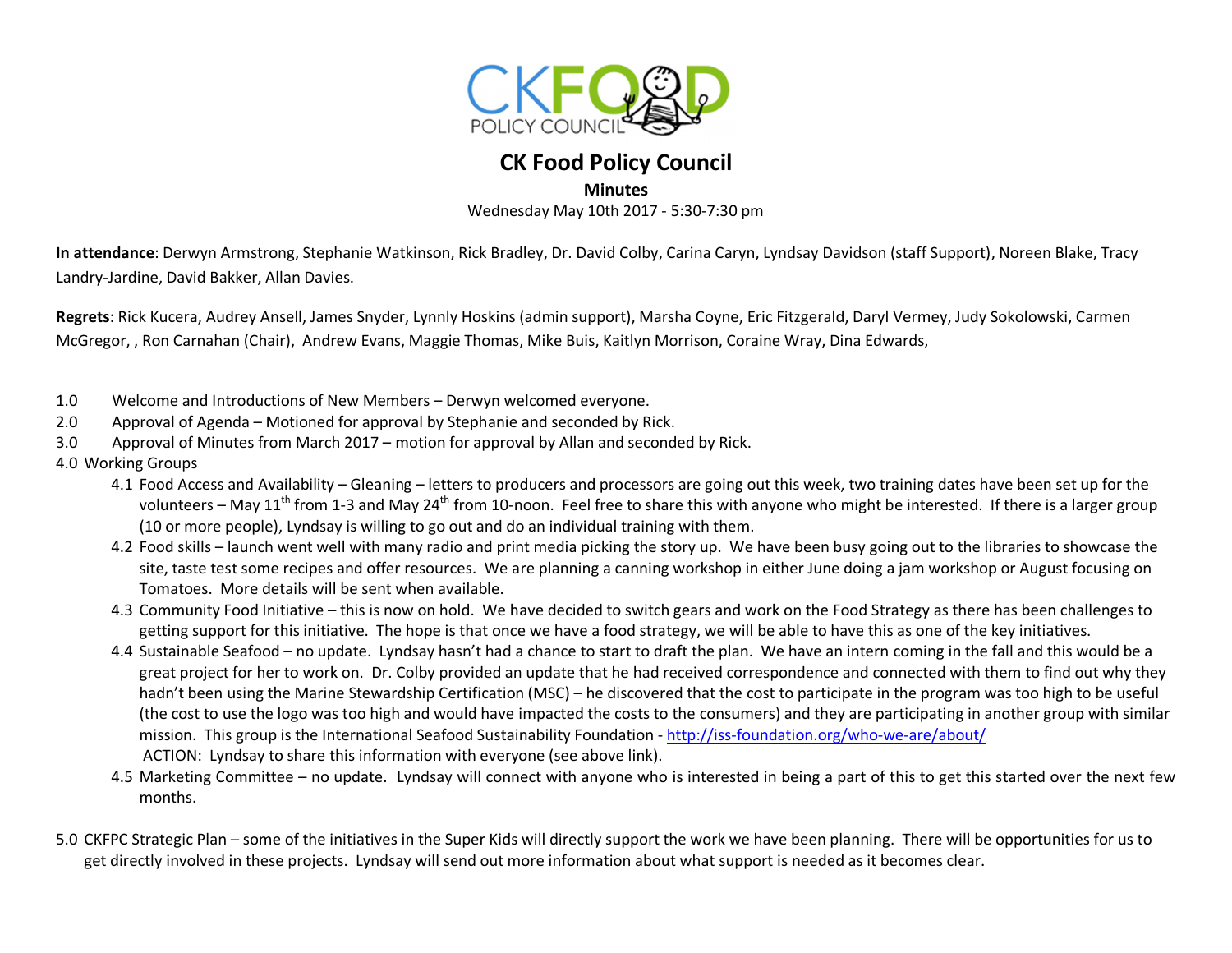### 6.0 Old Business

- 6.1 Super Kids CK approved and upcoming projects include: Farm to Daycare Project, Pilot project in our arenas to revamp the canteens, daycare nutritional guideline updating and implementation, school salad bar pilot and a Booster Grant focused on increasing fruit and vegetable consumption.
- 6.2 Membership Recruitment vacancies Health Care/NGO now have two open as Helen Heath has left, Food Charity currently have one as Kate doForno has left, ED/Tourism, Youth/Immigration, Agriculture. Lyndsay has some ideas for who to contact and will continue to work on this. If you have any suggestions, please connect with her.
- 6.3 CK Food Strategy meeting will be held on Tuesday May 30<sup>th</sup> at the Capital Theatre from 9-noon. You will receive an email and an invitation to this event, if you haven't already.
- 6.4 Training opportunities There are webinars on food security available through PROOF one on May 18<sup>th</sup> on "How does food insecurity relate to health and what are the implications for health care providers?", previous ones available on the website include: "Who is vulnerable to household food insecurity and what does this mean for policy and practice?" and "food security statistics and what they mean" (Lyndsay will share the link) and the Nutrition Resource Centre on topics such as food literacy in indigenous populations, climate change, ultra-processed foods and dietary recommendations. Lyndsay will send out invites for anyone who is interested in watching together, or feel free to register and watch them on your own.

## 7.0 New Business

7.1 Locally Driven Collaborative Project – Food Literacy – this is a project that Lyndsay has been involved with for the last few years. They have been focused on determining the key attributes that define food literacy and Lyndsay was able to share these with everyone. The next step to the project is to ensure that public health and community partners have access to this information and from there they will be developing an evaluation tool that can be used in programs. Dr. Colby shared that there is also work being done around Physical Literacy focusing on ensuring that children develop the necessary physical skills to allow them to participate fully in whatever activity, job or sport they want.

# 8.0 Update/sharing on happenings in Chatham-Kent

- $\bullet$  Lyndsay shared that the Provincial Government is doing consultations to start the creation of a Food Security Strategy for Ontario. Engagement concludes on May 31<sup>st</sup> so anyone who is interested may provide input. Lyndsay is attending a regional consultation in London on May 29<sup>th</sup>. If you are interested please go to this link https://news.ontario.ca/prs/en/2017/04/ontario-seeking-public-input-on-a-food-security-strategy.html
- •Stephanie – Food Banks Canada is launching their yearly "Every Plate Full" Campaign running from May 23 to June 9<sup>th</sup>. This is a National campaign and is the largest Food Drive to help restock shelves before the summer. The Salvation Army will be doing events during this time. Steph will share posters. Last year they did a "Buy a Plate" program and purchased meat (beef and chicken) to be used in the food bank – they will do this again this year.
- $\bullet$  Allan – SNP – There is a new program starting up "Hot Meals" in one of the local high schools, they have students who live on their own and have severe food access issues. They have created a drop in program where students will prepare and take home a meal. About 20-25 students are participating currently.
- • Derwyn – there is a new garden going in at Campbell Park in Chatham. There have been some new immigrants coming on to garden at different locations. Limited space is available for new gardens but there is space in Wallaceburg at the Salvation Army site.
- •David – the horticulture society has workshops coming up – check their Facebook page for more details. Membership cost is \$10.00